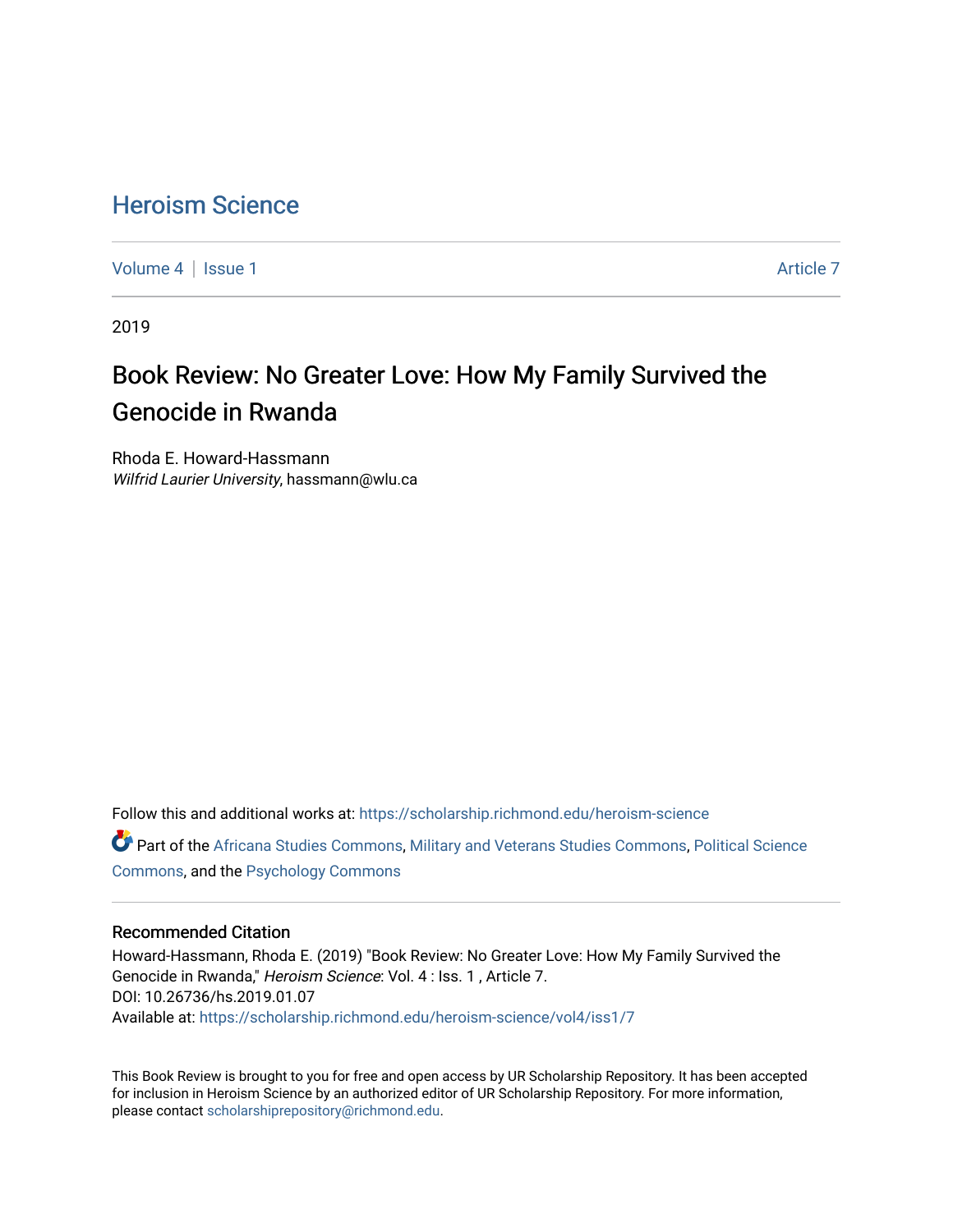**Heroism Science: An Interdisciplinary Journal** (ISSN 2573- 7120) https://scholarship.richmond.edu/heroism-science/

**Vol. 4 No. 1 (2019) pp. 1-4**

# Book Review: No Greater Love: How My Family Survived the Genocide in Rwanda Tharcisse Seminega (2019). GM&A Publishing.



*RHODA E. HOWARD-HASSMANN <sup>1</sup>*

*Wilfrid Laurier University*

*hassmann@wlu.ca*

*KEYWORDS: Rwandan genocide, heroic rescue, genocide survival, heroic faith*

### **Article history**

*Received: September 10, 2019 Accepted: September 17, 2019 Available online: October 3, 2019*

<sup>1</sup> Copyright 2019 Heroism Science ISSN: 2573-7120 | Licensed under the Creative Commons, Attribution-NonCommercial-NoDerivs (CC By-NC-ND)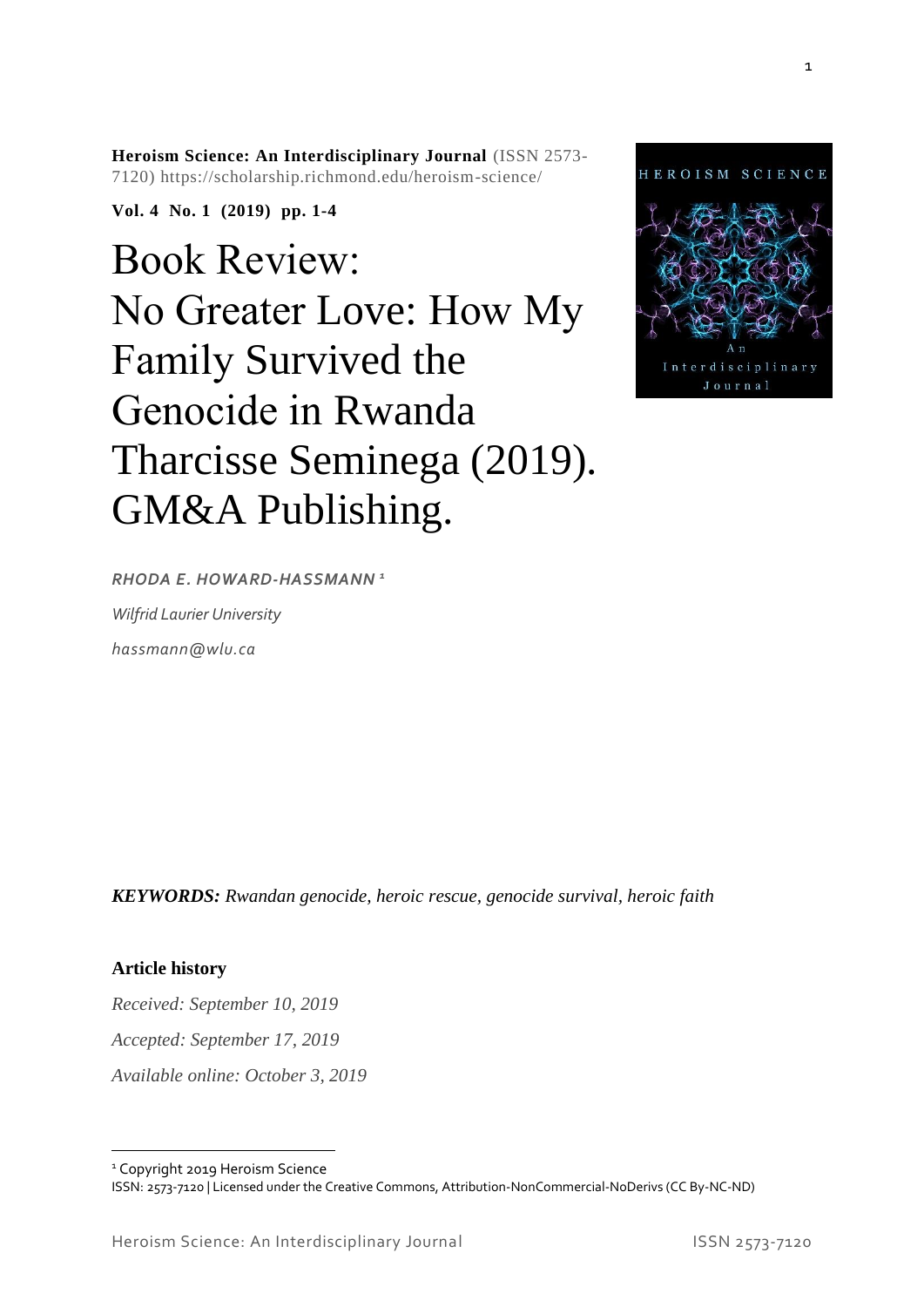Tharcisse Seminega is an ethnic Tutsi who survived the 1994 Rwandan genocide, along with his wife and all five of his children. He is also a Jehovah's Witness. This book is his memoir of growing up in Rwanda and surviving the genocide. The book also contains shorter memoirs by his wife and some of his children, some short pieces by some of his rescuers, a selection of documentary evidence, and a timeline of the genocide.

Born in 1940, Seminega was raised a Roman Catholic, and was training for the priesthood when he became disillusioned with the Church. He began to notice that some of his schoolmates had been sexually molested by priests (p.37). He also explains how the Church and clergy supported the early colonial division of Rwanda's population into Hutu and Tutsi, changing a status division into an ethno-racial one (pp. 7-10). Moreover, the Church changed allegiances as it were, shortly before independence in 1959. For many years it had permitted only Tutsi to become priests and nuns, but younger European Catholic priests began to champion the Hutu cause (p.16). From supporting the Tutsi elite, it began to support the then-underdog Hutu, using racial language to accentuate the difference. Church authorities also collaborated with the Hutu-dominated government of Juvénal Habyarimana (p.48).

Seminega became a Jehovah's Witness in 1983, joining this new Christian group which had first entered Rwanda in 1976, and which did not distinguish among its Hutu and Tutsi adherents. His wife, a former Roman Catholic nun, was afraid to convert because Witnesses were already being persecuted in Rwanda (p. xxiii), for example, because they refused to wear badges glorifying President Habyarimana (p.63).

At the same time, Seminega continued his education, eventually obtaining a doctorate in France in 1988. He returned to Rwanda to teach at the National University in Butare, as he had agreed to teach in Rwanda for at least five years in return for financial support for his studies that he had received from the government. He was well-known in Butare, and the genocidal authorities were actively looking for him. His wife was a member of the extended family of the last Tutsi King of Rwanda, Mutara III, further endangering their family.

The family survived the genocide in several hiding places, either together or separately. For a month they hid in a goat-pen. Their protector, Vincent, was a Hutu who was not a Witness but had studied the Bible with Witnesses. At one point two female Hutu Witnesses dressed the youngest son as a girl, taught him to modify his boyish walk, and took him through the marketplace from one hiding place to another in broad daylight (p. 117).

More than a story of survival, Seminega's tale is one of heroic rescuers who risked their and their families' lives to save his family. Many, but not all, of these rescuers were fellow Jehovah's Witnesses, ethnic Hutu who could easily and safely have turned their backs on the Seminega family.

Readers will be familiar with the Judeao-Christian principles, "Love thy neighbor as thyself" and "Do unto others as you would have others do unto you." Seminega himself refers to Matthew 7:12, "All things, therefore, that you want men to do to you, you must also likewise do to them." (p. 196). According to Seminega, though, Jehovah's Witnesses' guiding principle is to regard their neighbors as more than themselves. "Jesus commanded his disciples to love one another *more than* they loved themselves, putting others' interests ahead